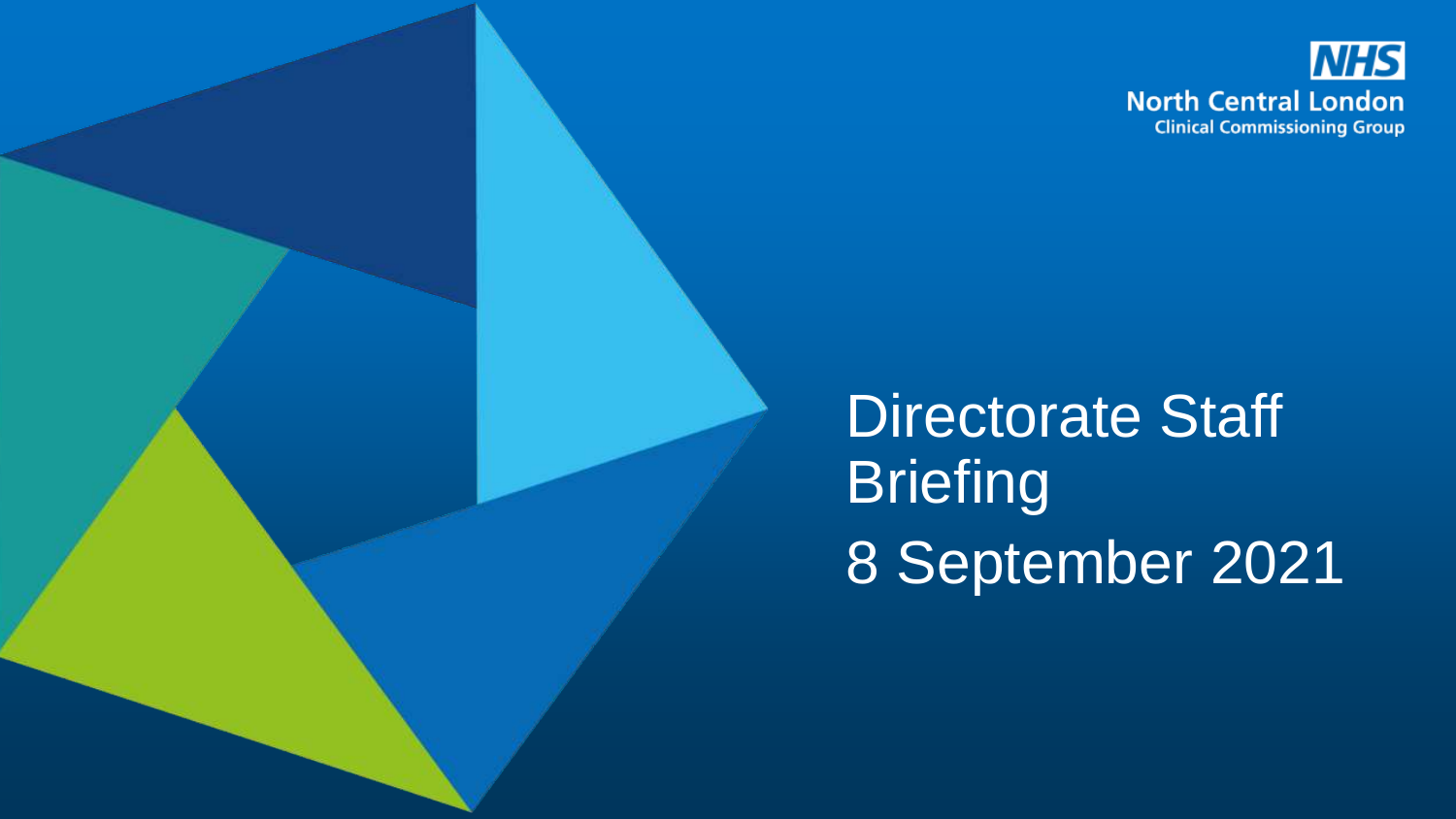# In this briefing. . .

- ICS update
- Next steps for office working
- New non-clinical contracts register
- Courses now available for booking
- See ME First pledgeometer update
- Ask EMT session next week
- Mid-year pulse staff survey update
- New Keeping Well NCL resources
- Some reminders and dates for your diaries
- Your feedback on directorate briefings

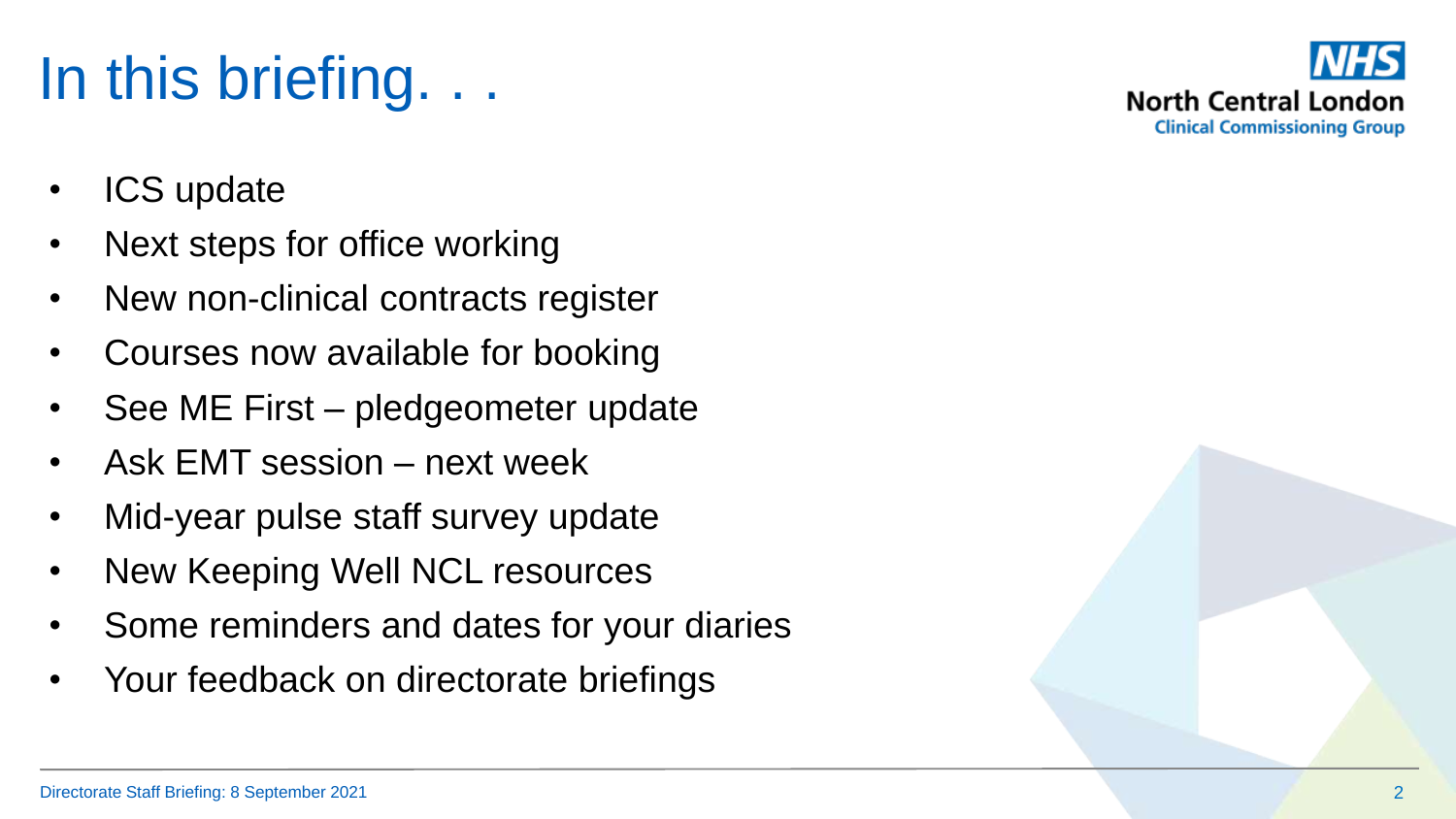



- Over the last month, we have received a number of national guidance documents, which have helped us to better understand the requirements for our developing Integrated Care System (ICS).
- The ICS PMO team have helpfully been summarising these guidance documents as they are received. These have been collated into a slide deck, which is now available on the [ICS development page](https://intranet.northcentrallondonccg.nhs.uk/working/ncl-change-programme/north-central-london-integrated-care-system.htm) on the staff intranet.
- This pack includes links to each of the full documents for those who wish to find out more.
- We will continue to receive these throughout September, with further guidance expected as the Bill progresses through parliament.
- The House returned after summer recess this week, so we anticipate the Health and Care Bill will be high on the agenda to ensure changes can be implemented in line with proposed timelines.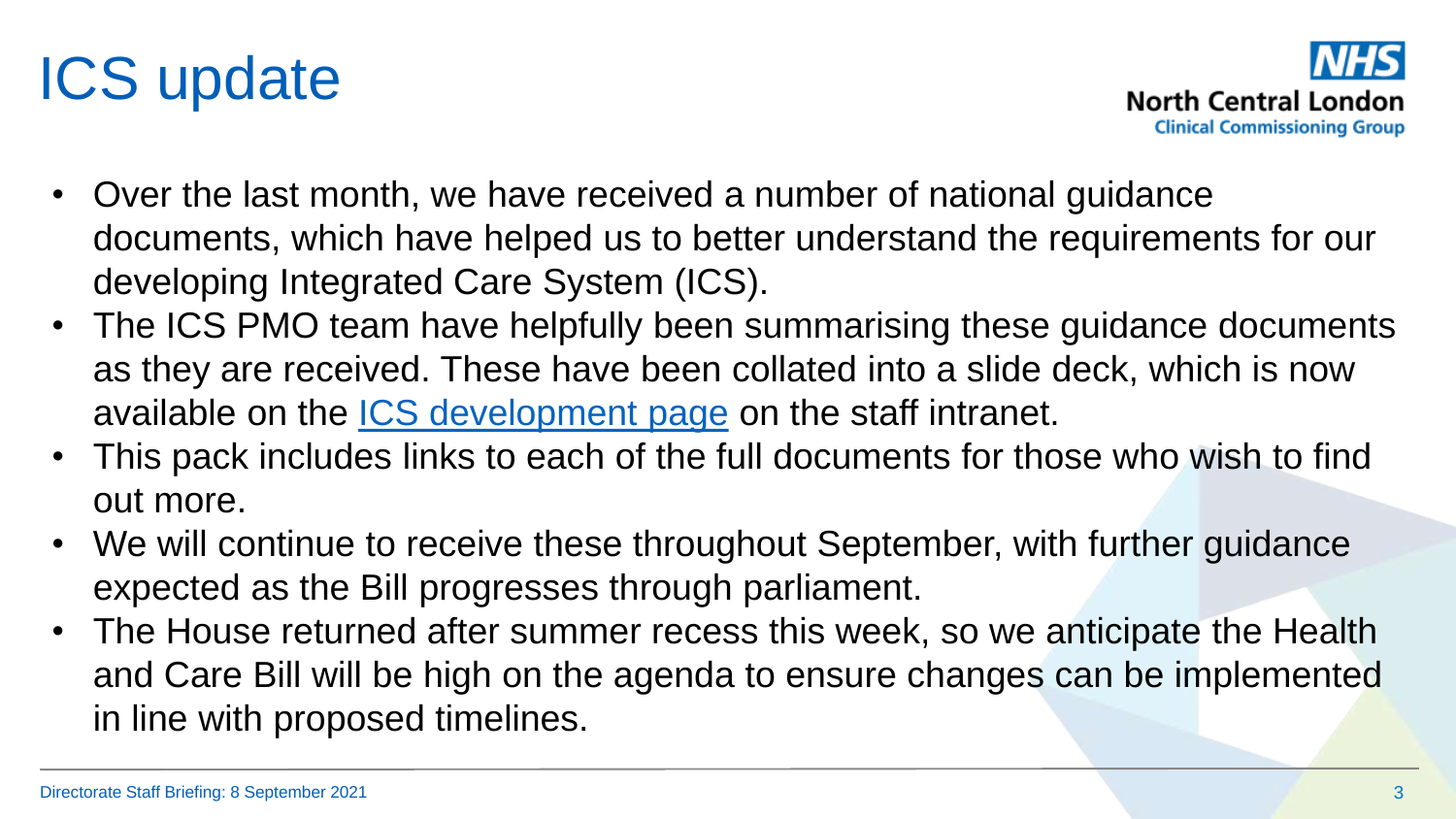## ICS update



- The deck currently covers:
	- o Guidance on the employment commitment
	- o ICS Design Framework
	- o Guidance on Provider Collaboratives
	- o Guidance on the ICS People Function
	- o HR Framework for developing integrated care boards
	- o Interim guidance on the functions and governance of the Integrated Care Board
	- o Guidance on the ICS readiness to operate statement (ROS)
	- o ICS implementation guidance: Due diligence, transfer of people and property from CCG to ICBs and CCG close down
	- o NHSE/I Direct Commissioning Functions: Pre-delegation Assessment Framework.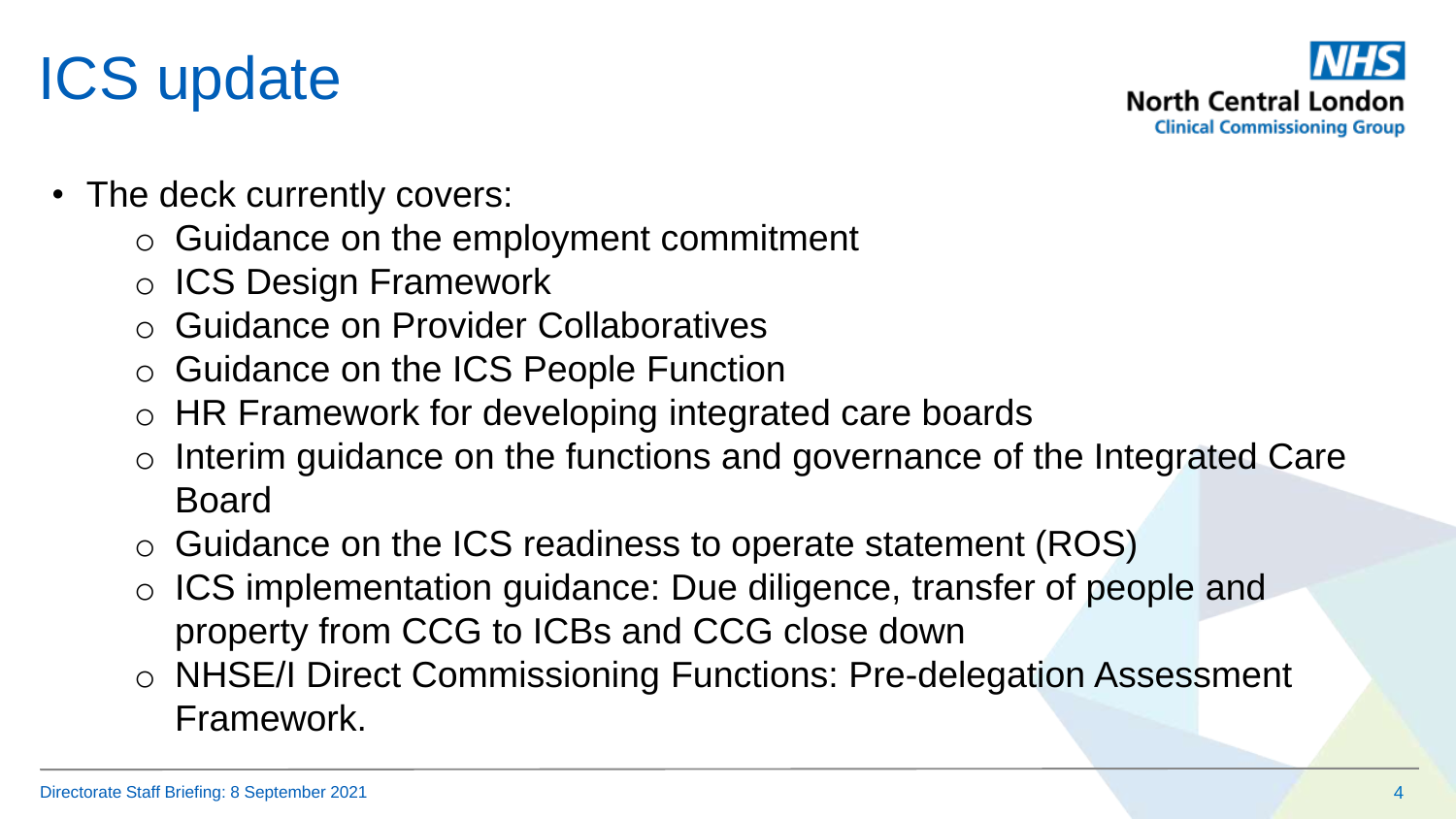



- Additional guidance was received last week but has not yet been summarised. This pack will be updated to include the following in the coming weeks.
	- o[Thriving Places: guidance on the development of place-based partnerships as](https://www.england.nhs.uk/publication/integrated-care-systems-guidance/) part of statutory integrated care systems
	- o[Building strong integrated care systems everywhere: ICS implementation](https://www.england.nhs.uk/publication/integrated-care-systems-guidance/) guidance on effective clinical and care professional leadership
	- oBuilding strong integrated care systems everywhere: ICS implementation [guidance on partnerships with the voluntary, community and social enterprise](https://www.england.nhs.uk/publication/integrated-care-systems-guidance/)  sector
	- o[Building strong integrated care systems everywhere: ICS implementation](https://www.england.nhs.uk/publication/integrated-care-systems-guidance/) guidance on working with people and communities

o[ICS 'What Good Looks Like' Framework \(Digital & Data\)](https://www.nhsx.nhs.uk/digitise-connect-transform/what-good-looks-like/)

Keep checking back to the [ICS development page](https://intranet.northcentrallondonccg.nhs.uk/working/ncl-change-programme/north-central-london-integrated-care-system.htm) for the latest information.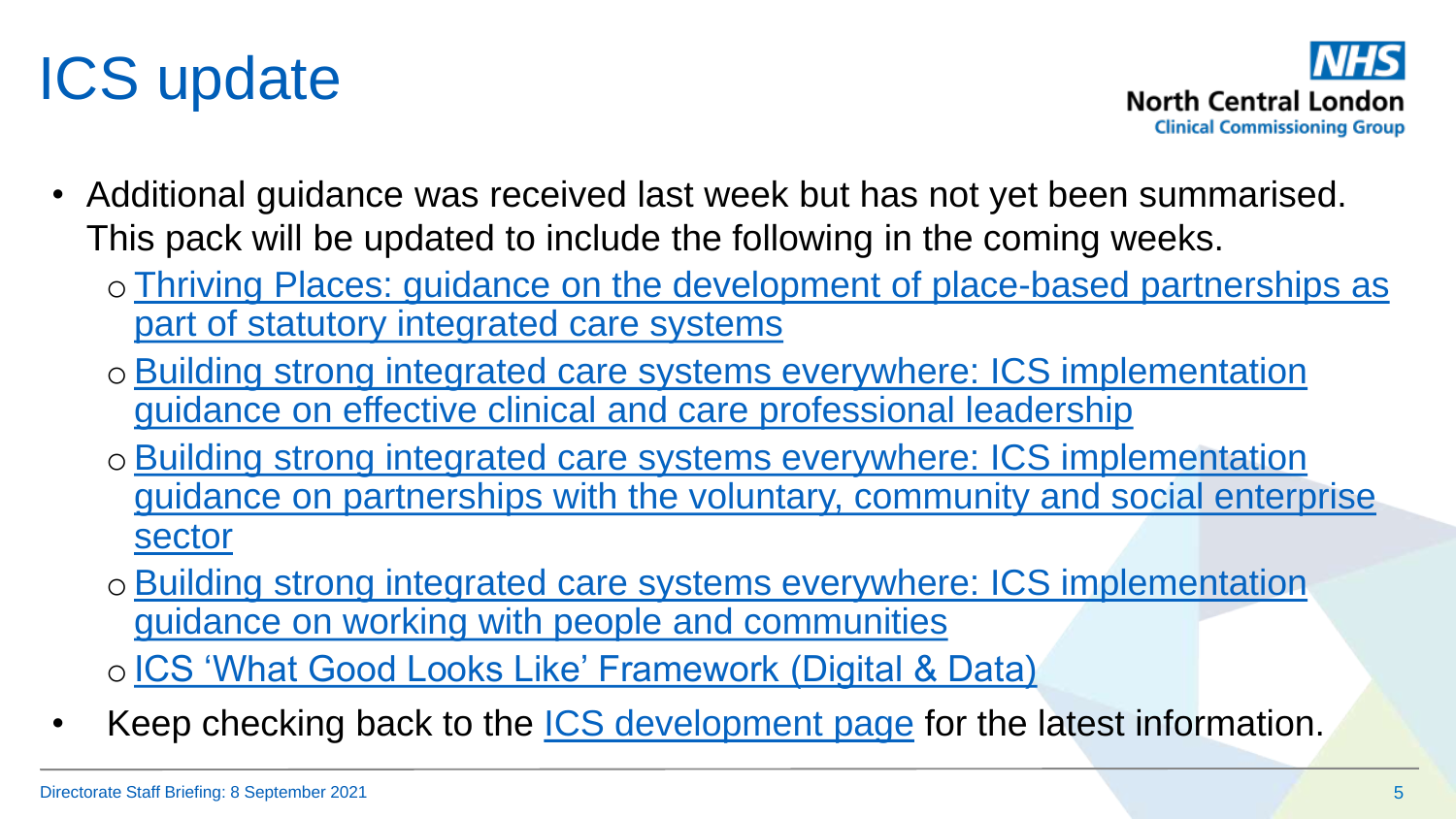



- A key milestone for the development of the ICS was the advertisement for the ICS Board Chief Executive Officer role last week.
- This role as well as the CEO roles for all 42 ICSs have been advertised at the same time nationally.
- The closing date for this role is 26 September, with NCL interviews in mid-October.
- We will keep you all updated on the appointment to this role in due course.
- More info on the NCL CCG website: [https://northcentrallondonccg.nhs.uk/news/north-central-london-integrated-care](https://northcentrallondonccg.nhs.uk/news/north-central-london-integrated-care-board-chief-executive-officer-recruitment/)board-chief-executive-officer-recruitment/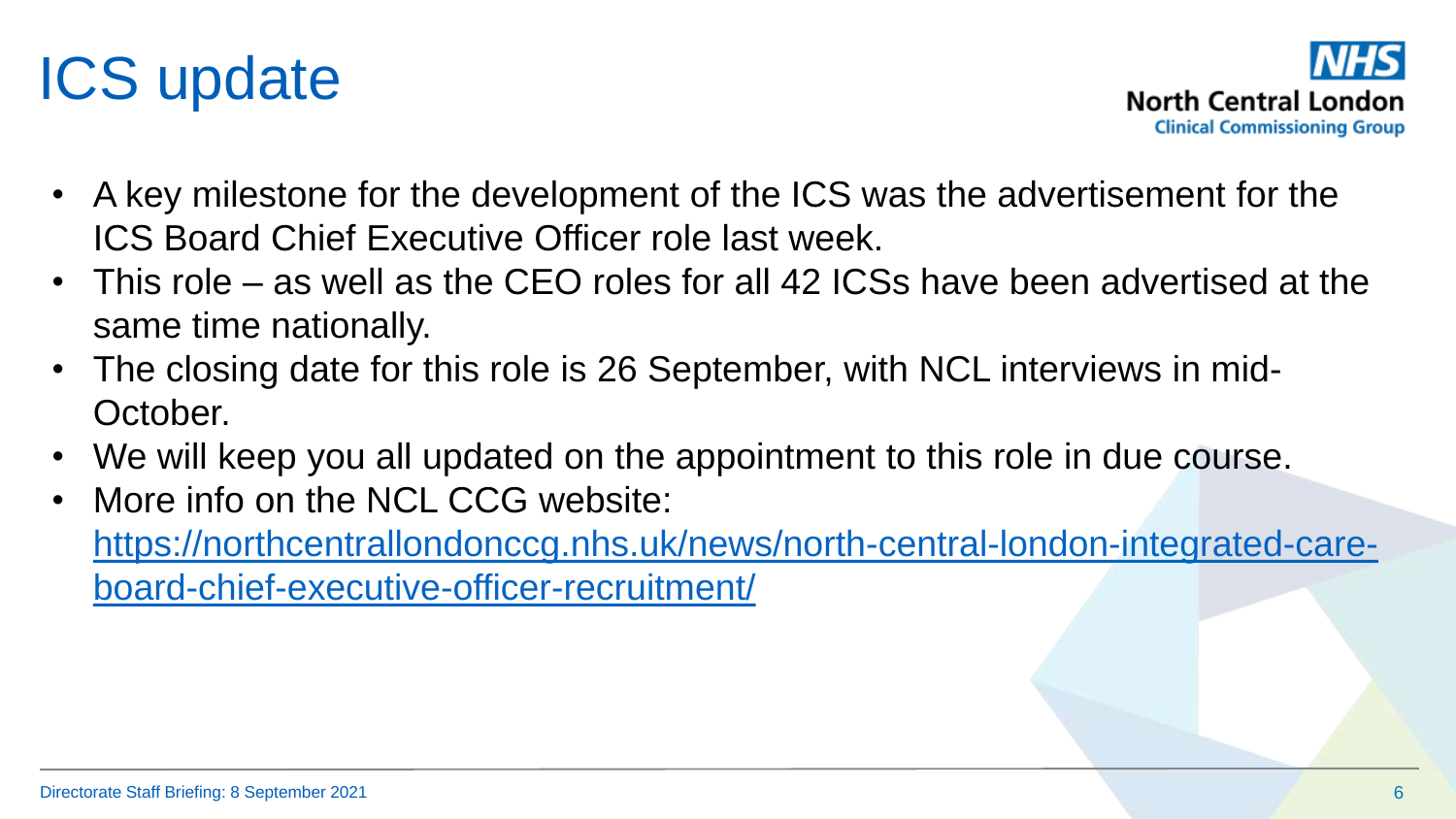

- Health and safety of our staff remains a top priority.
- Thanks to those involved in our pilot over the summer of staff returning to work from the office we are pleased that this has been a success and we have taken positive learning from this.
- For September, we are continuing to support staff to work from home and also to enable staff who want to work from the office, to do so. We have also encouraged teams to start thinking about collaboration activity that would benefit from taking place in person within our offices. The Executive Management Team was pleased to meet in person on 7 September – the first time EMT has met in this way since 17 March 2020.
- For October, we hope to see teams starting to undertake some collaborative work together in the office environment – as part of a measured approach to our return to office working. It is important to start planning for this now to allow for planning around booking rooms and also travel to and from the office – we would encourage staff to travel off peak where possible.
- This is in keeping with our principles for future agile working i.e. using office spaces for teambased work and retaining the ability for staff to work from home, in particular where there is no clear benefit of travelling to / from the office (helping staff to maintain an improved work / life balance – as part of our ongoing commitment to health and wellbeing). If staff do wish to work from the office for 'desk-based' work – this is also fine.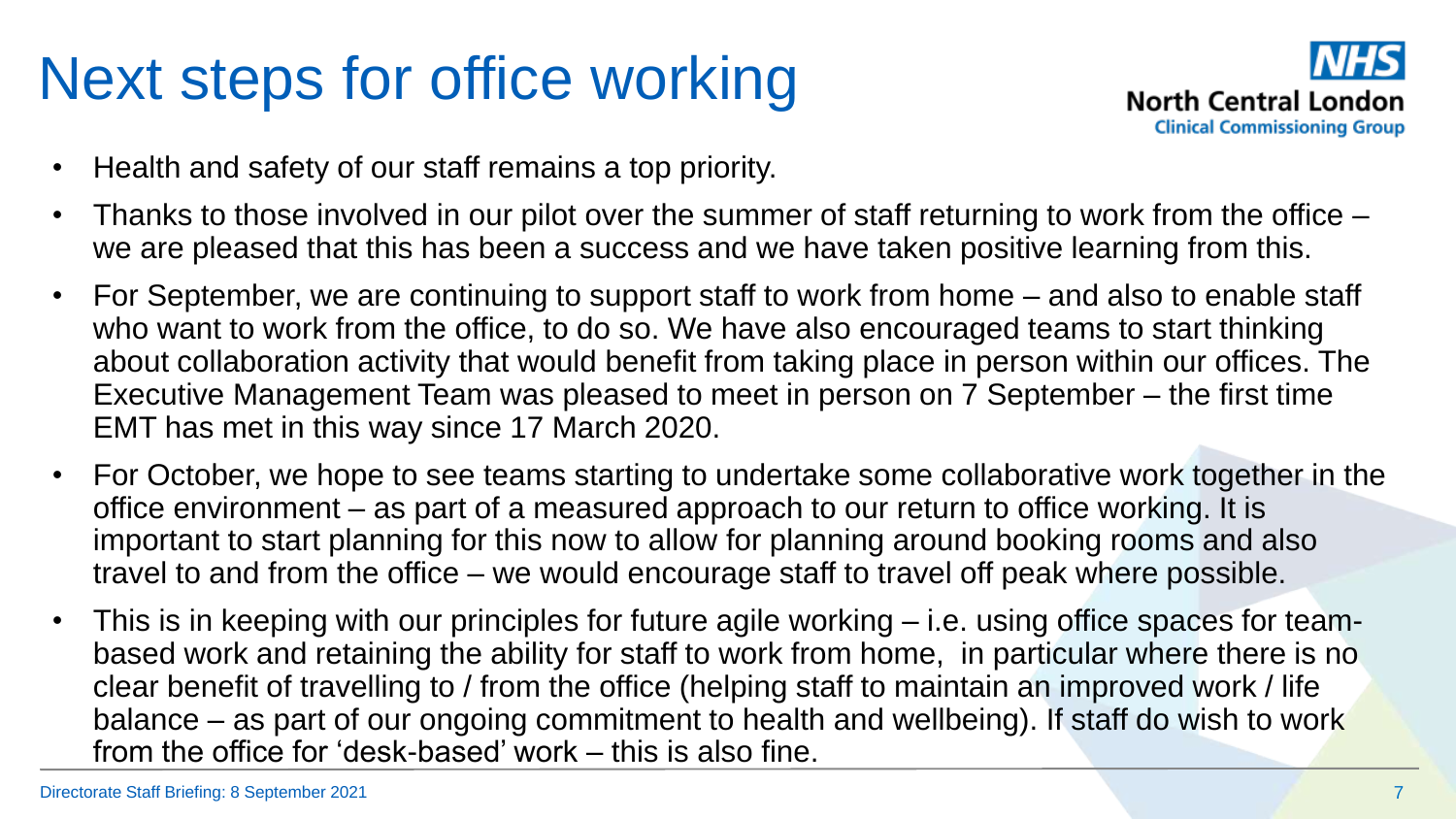

Whilst all our office spaces are available for staff to undertake meetings and other collaboration activity – to help with space allocation, indicatively we are encouraging teams to use the following sites for joint working:

#### **Borough directorate:**

- Performance & Assurance, Planned Care, Primary Care and Surge teams: Camden office
- All other teams: current borough offices

#### **Corporate Services directorate:** Islington office

**Finance directorate:** Camden office

#### **Quality directorate**

- Quality teams: borough offices
- CHC team: borough offices
- CIC team: Islington office

#### **Strategic Commissioning directorate:** Camden office

**Strategy directorate:** Islington office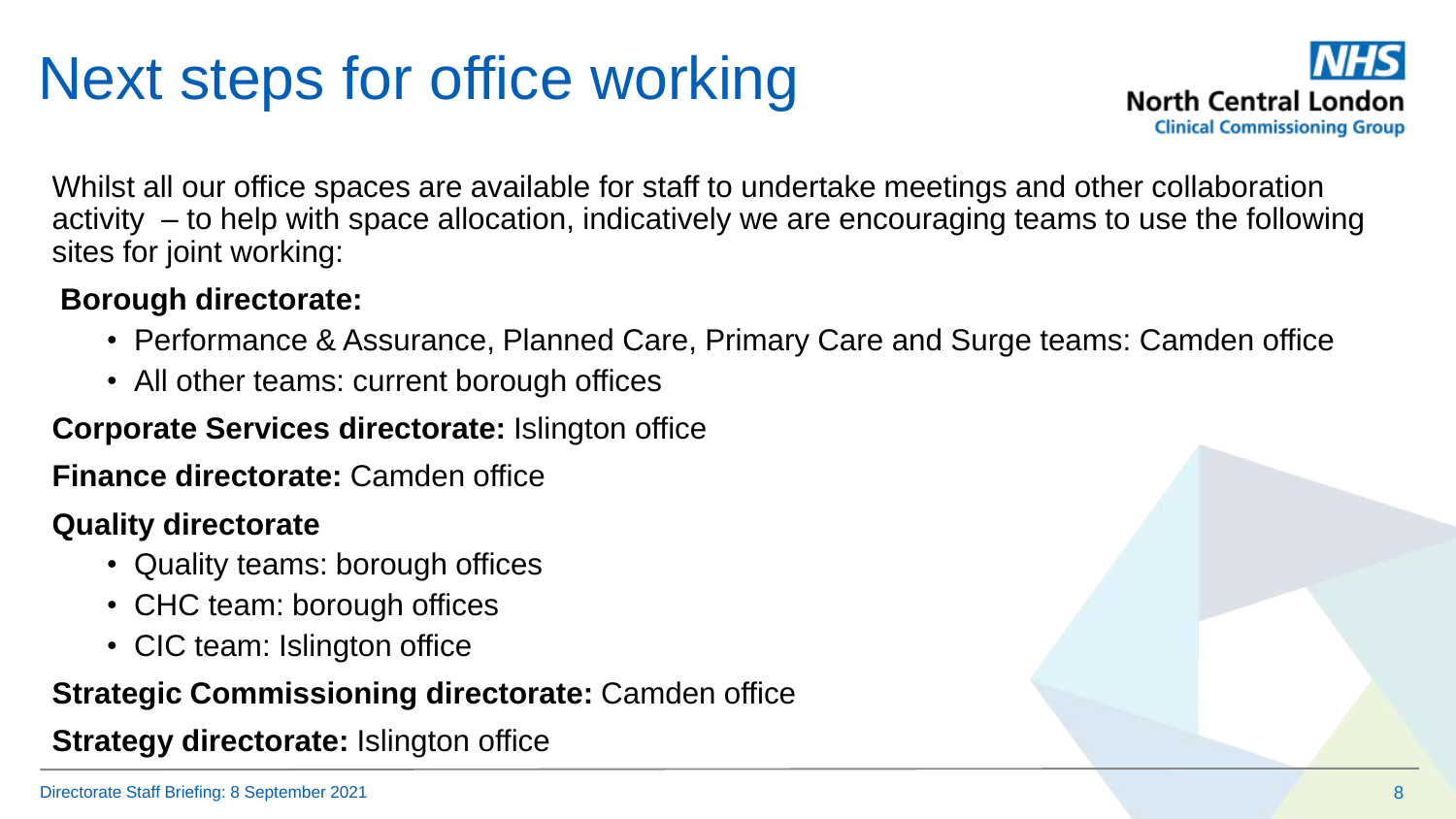

- Staff will be aware that we are moving our Haringey and Enfield offices and so at this time there is limited access to Haringey (River Park House) and Enfield (Holbrook/Churchwood House) as we undertake preparations to move. For any teams from these boroughs who want to undertake some collaborative work within the next few months, please contact the Business Support Team to arrange (see below).
- We are currently in discussion with Camden Council to agree some hot desk space access at 5 Pancras Square, although we imagine this will be on a more informal basis than before, and as such envisage relevant staff working out of alternate sites in Camden or Islington in the longer term.
- Where staff are required to travel to a CCG site that is a further distance/higher cost to their current contractual base, excess travel costs can be claimed via the Workforce System in accordance with the [CCG's Expenses Policy.](https://intranet.northcentrallondonccg.nhs.uk/policies/policies.htm) Guidance and step by step instructions on how to [make claims via the workforce system is available on the HR FAQs page –](https://intranet.northcentrallondonccg.nhs.uk/downloads/HR FAQs/Claiming Expenses and Overtime FAQs.pdf) Claiming Expenses FAQs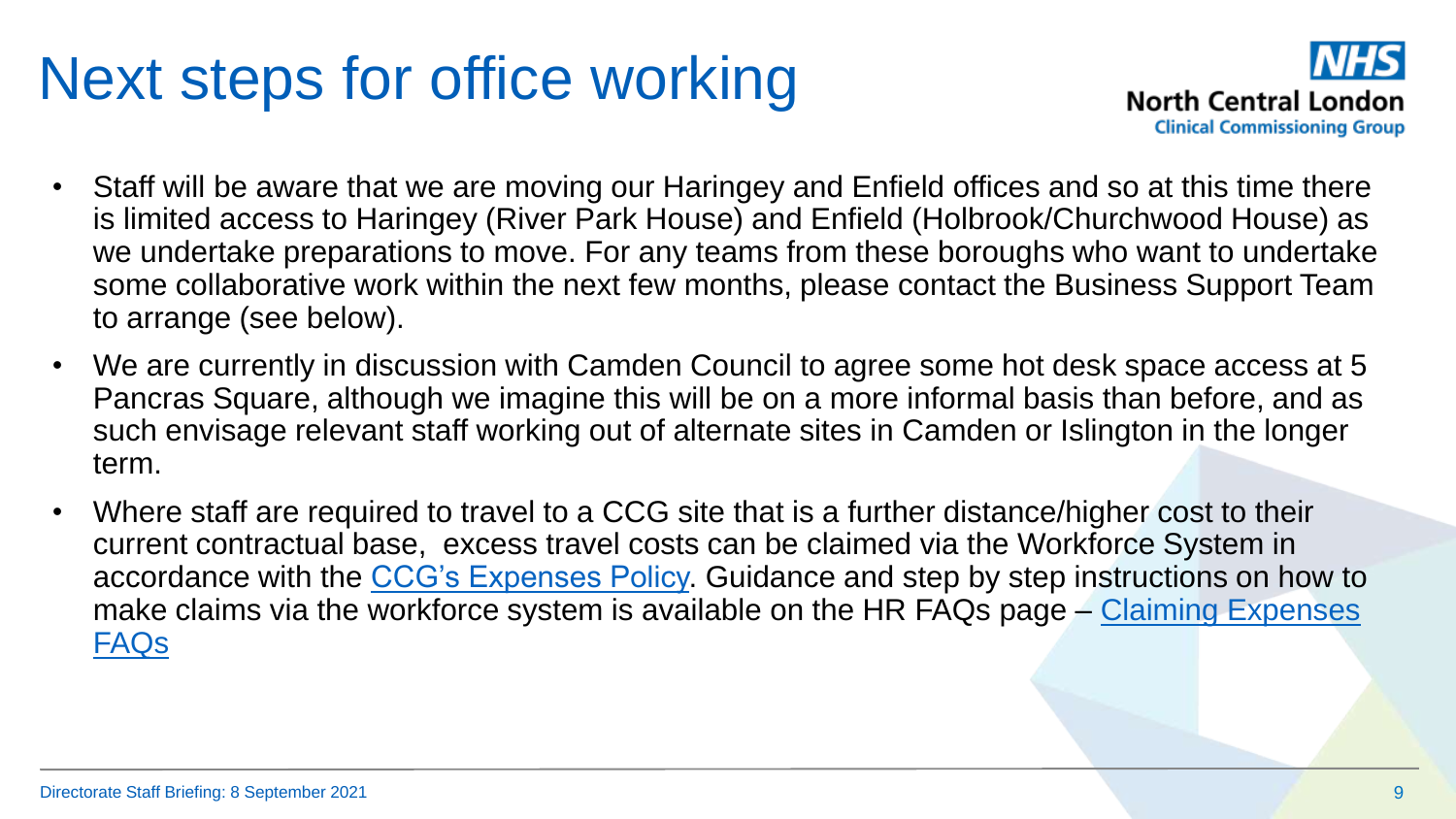

- All of the above is in accordance with the procedures we have developed and piloted over the summer in terms of return to office working – including:
	- o Completion of risk assessment (Return to Office Working: Conversation Template)
	- o Undertaking lateral flow tests
	- The requirement to book desks and meeting rooms via the new e-booking system prior to coming into office locations
	- Taking sensible precautions on an individual basis when travelling and using office spaces.
- This information, and more (including how to access our buildings) will be placed on a dedicated section on the CCG Intranet. We will share this via the staff newsletter as soon as it is live.
- We will of course continue to monitor government guidelines and assess the risk for colleagues returning to the office.
- Any questions can be sent to the Business Support Team at: [nclccg.businessservices@nhs.net](mailto:nclccg.businessservices@nhs.net)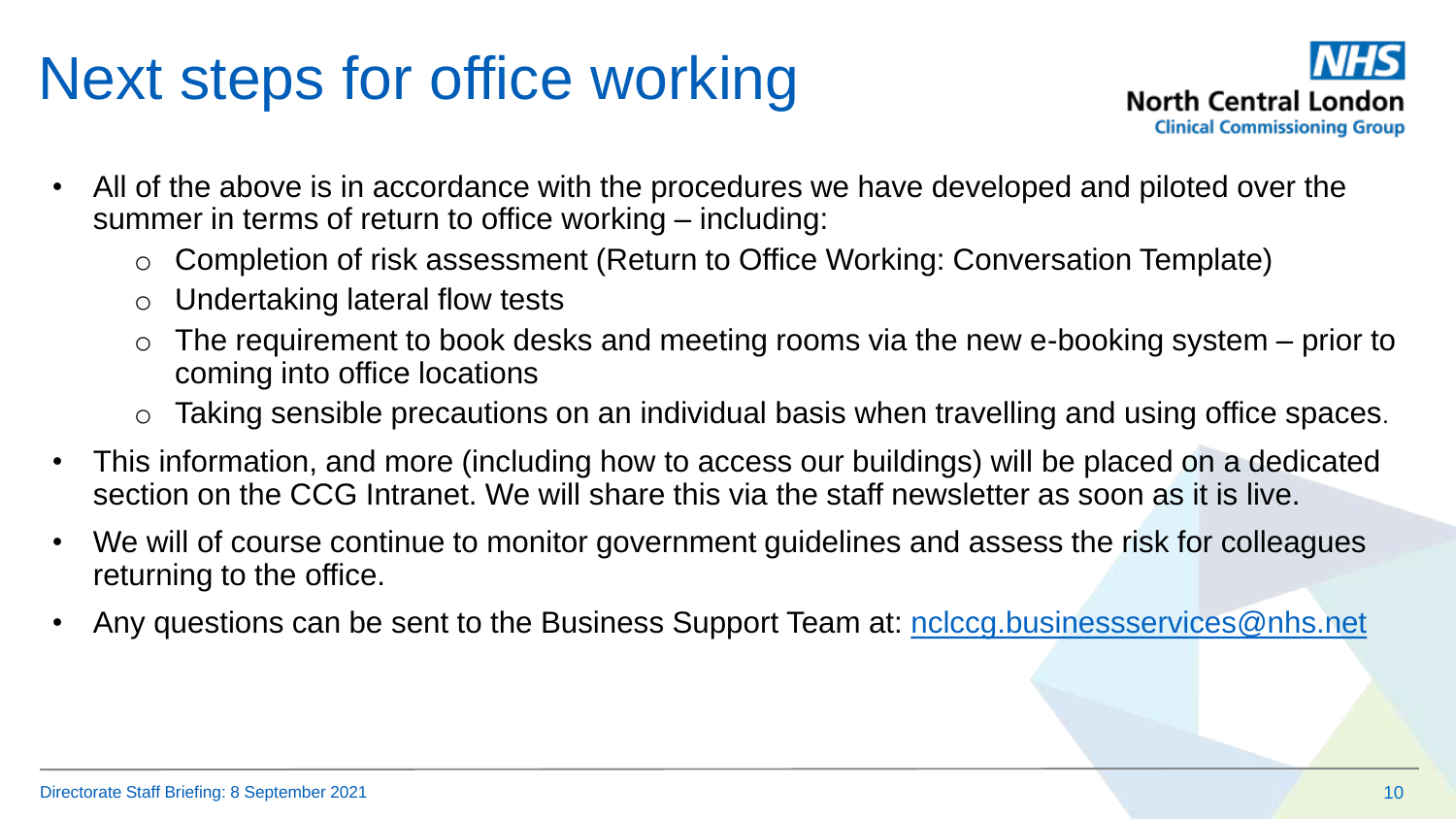

Some examples of the safety measures taken in the office (these are taken in the Laycock Street office, but all have similar measures in place).

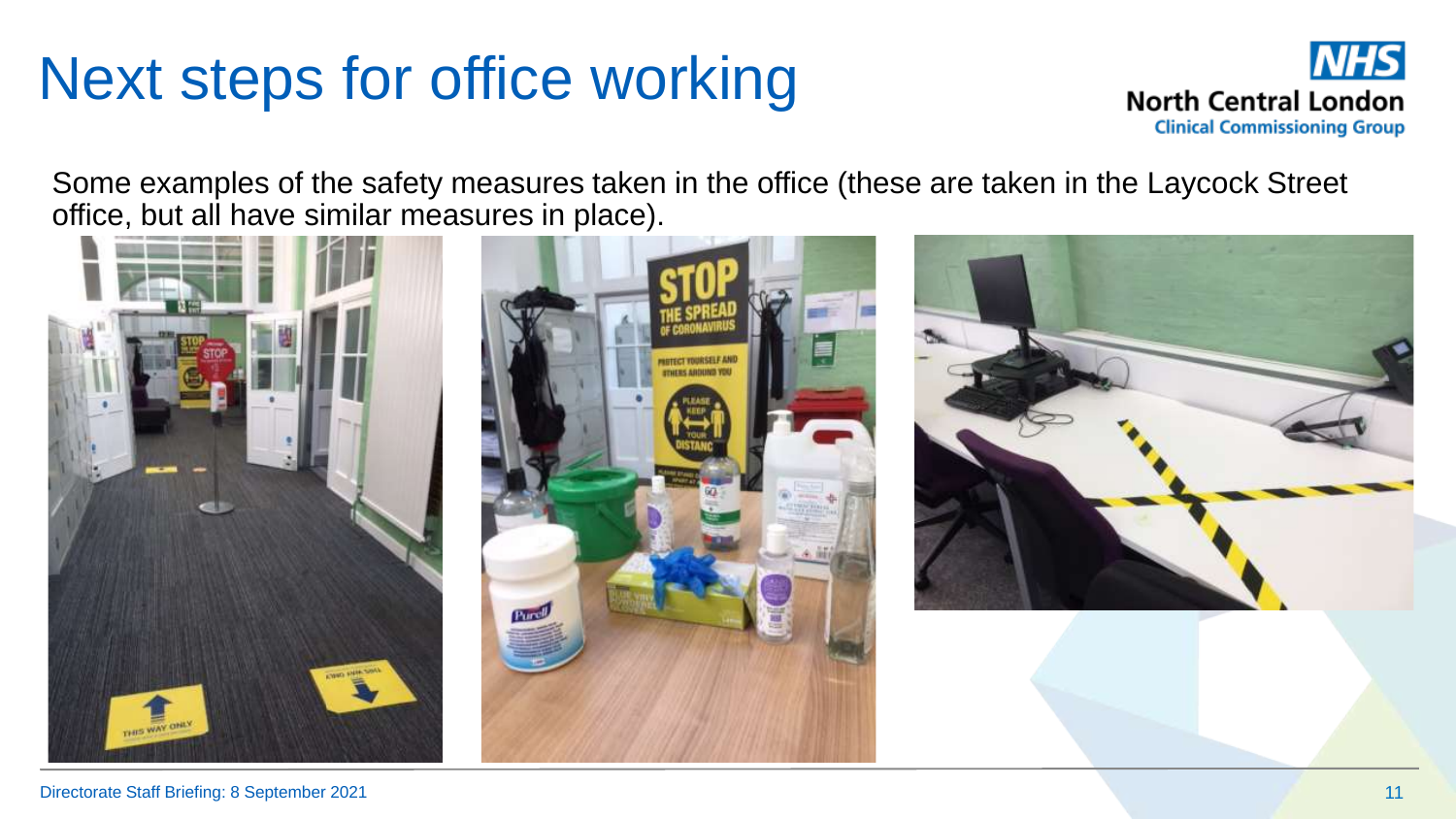#### New non-clinical contracts register



- We are setting up a new register of our non-clinical contracts
- This includes contracts for digital equipment, estates, consultancy support and anything not directly related to providing care to our population.
- The register is for any contract over £30,000 and will be overseen by the NCL CCG Procurement Committee.
- A template has been circulated to service managers and directors to complete, but we wanted to make all staff aware in case you have any contracts to add in
- Any contracts over £30k that are for non-clinical services should be added to the template
- The template should be sent to Mark Eaton [\(mark.eaton1@nhs.net\)](mailto:mark.eaton1@nhs.net) by 17 September.
- If you have any questions, please speak to Mark in the first instance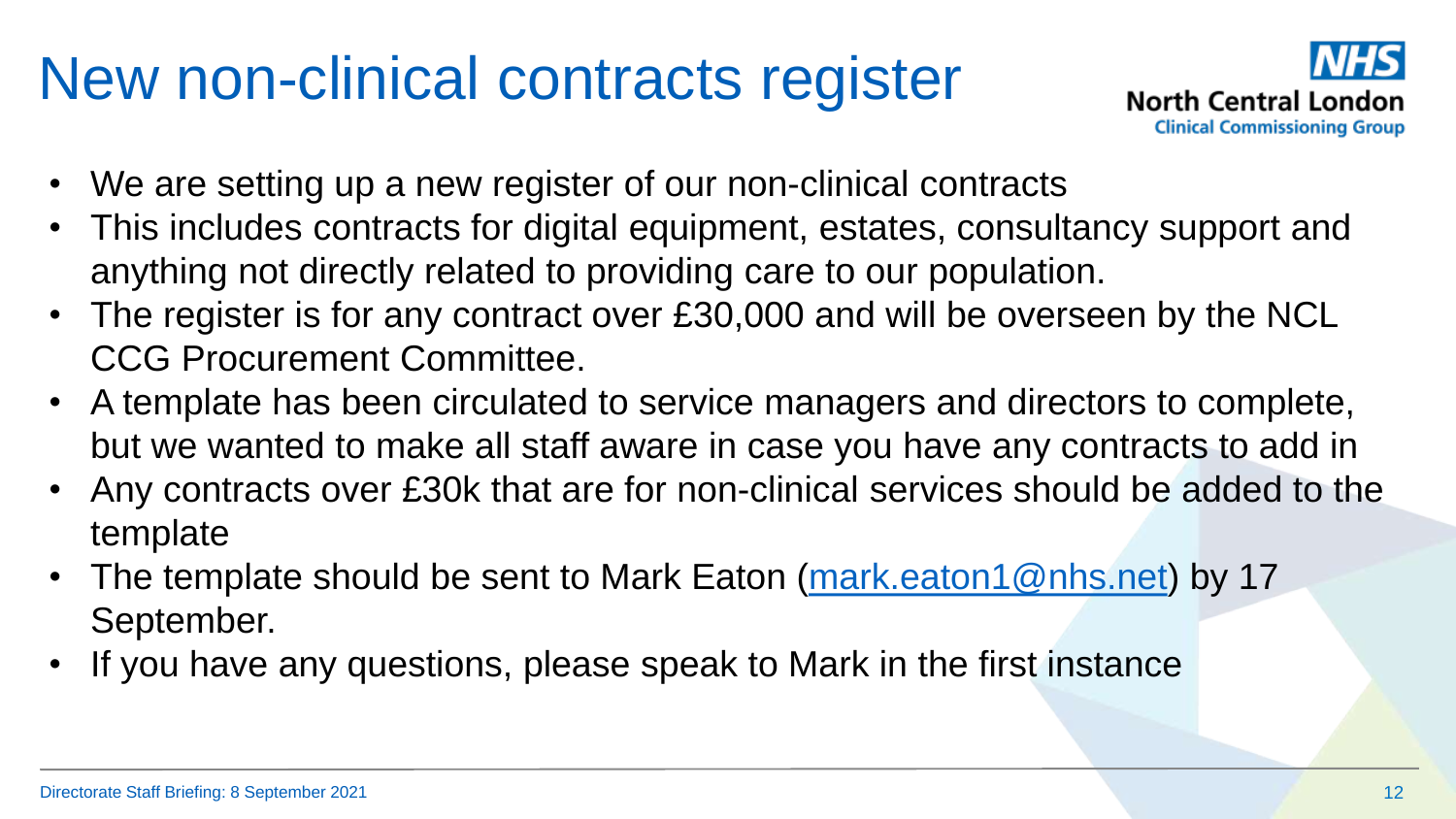# Courses now available for booking



- A number of learning and development courses are now available to book via the Learning Hub on the intranet
- Courses included:
	- Micro-aggressions and Allyship
	- Developing a Growth Mindset
	- Creating a Positive Impression (Interview skills)
	- Achieving Assertive Leadership
	- Knowing MS Teams
	- **Effective Communication**
	- **Making Meetings Matter**
	- Developing Assertiveness and Personal Impact
	- Dealing with Difficult and Challenging Situations
- More information, including booking details, are on the [Learning Hub](https://intranet.northcentrallondonccg.nhs.uk/training/learning-hub.htm)
- Courses will continue to be added over the coming months. If you have any questions or ideas for future courses please contact [nclccg.od@nhs.net](mailto:nclccg.od@nhs.net)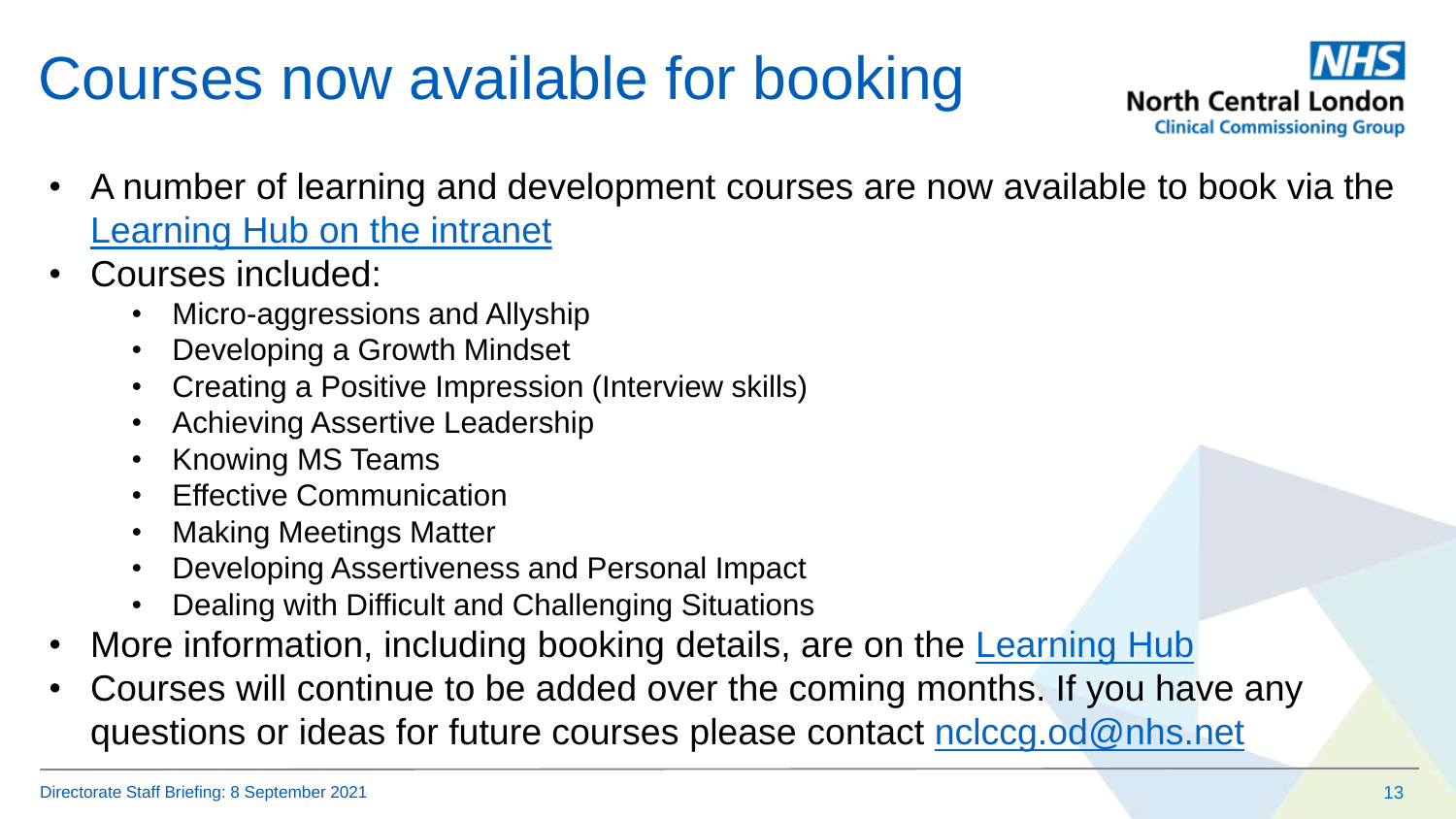## See ME First – pledgeometer





- Our See ME First campaign continues to demonstrate our commitment to embracing diversity and supporting others.
- Following the launch back in July we have attracted 57 pledges from CCG staff.
- Thank you to all staff who have made their pledges so far.
- We would love to get this number higher.
- To make a pledge and show your support, please visit the intranet and complete the pledge form.
- If you are interested in making a pledge, but want more information, please send an email to [nclccg.bame@nhs.net](mailto:nclccg.bame@nhs.net) and a members of the BAME staff network will get in touch.
- Here are a few examples of pledges made by our staff (we have their permission to share them). . .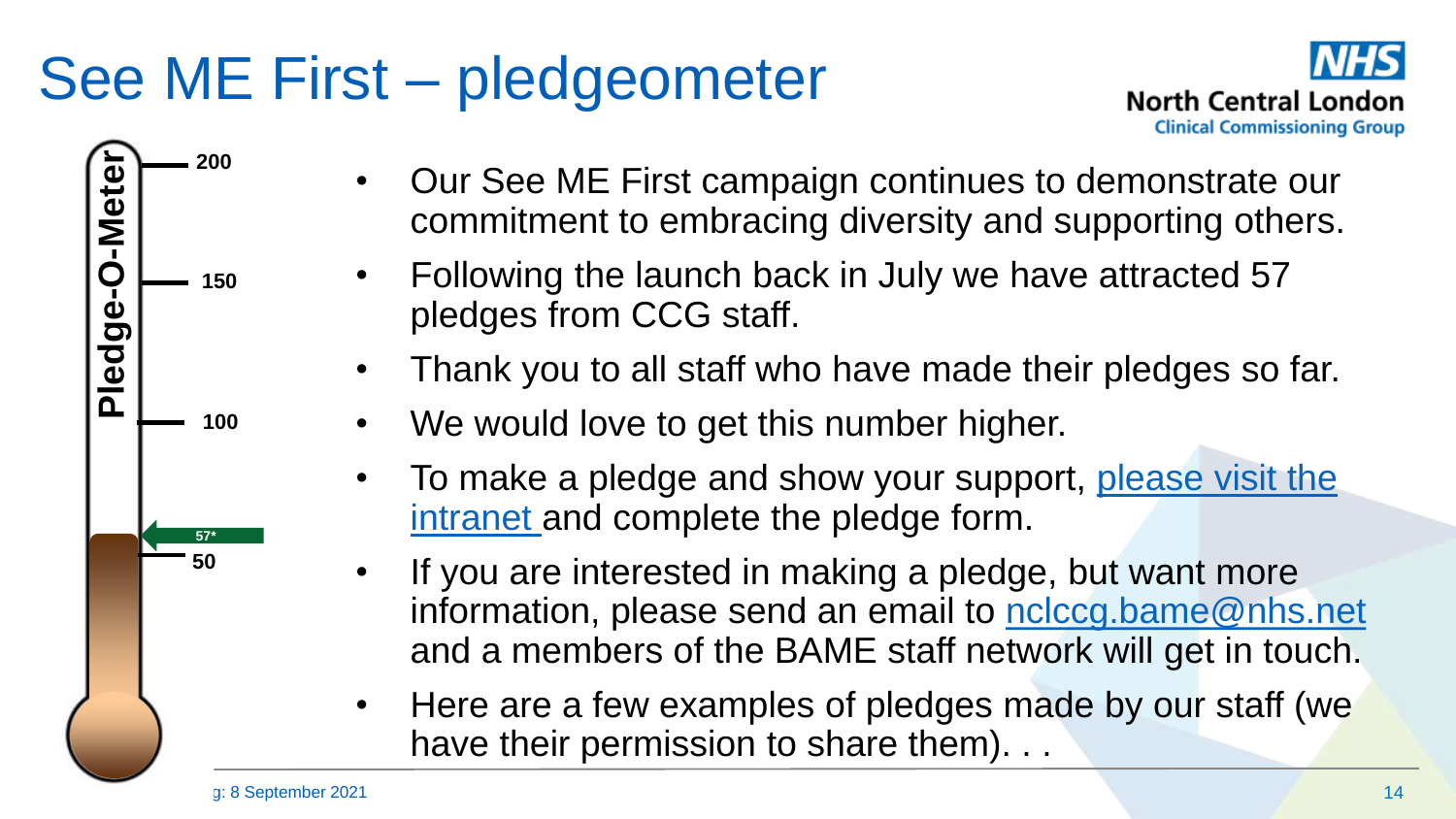## '**See ME First' Pledge Wall**



I would like to champion diversity and inclusion by being bold and creative in our everyday practices that will enable our staff to work in an environment that they feel is safe, fair, equitable and just.

I am committed to encouraging, promoting and sharing best practice whilst also challenging, calling-out and questioning behaviours, practices and processes that go against our values and vision to have a more inclusive workforce.

There are friends and there are family and then there are colleagues that show so much kindness, respect and support that they become friends and are like family. I wish this for all colleagues that work in the NHS and across our NCL integrated care system irrespective of their background.

Attending the online webinar/presentation. It was an incredibly inspiring session. I want to be seen as someone who promotes diversity in all its forms and to encourage others who may ask what the badge represents.

I'm very touched and inspired by the See ME First campaign. For me it has highlighted the commitment of the NHS in protecting the health and wellbeing of it's NHS family regardless of skin colour and background.

I feel that we are making some progress in our journey towards true anti-racism and equality but the road ahead is long and uncomfortable.

See ME First is a vital tool for our toolkit and seeing the badge will serve as a reminder to those who are lucky enough to not experience microaggressions and discrimination on a frequent basis.

A lot has happened in the last year and half that has brought back to the surface the level of racial inequalities exist world wide. In 2020 we are still talking about and addressing the level of inequalities that exist in the workplace. I am making a commitment to continue to challenge inequality and prejudice through my own personal development. I am committing to keeping the conversation going and spread awareness,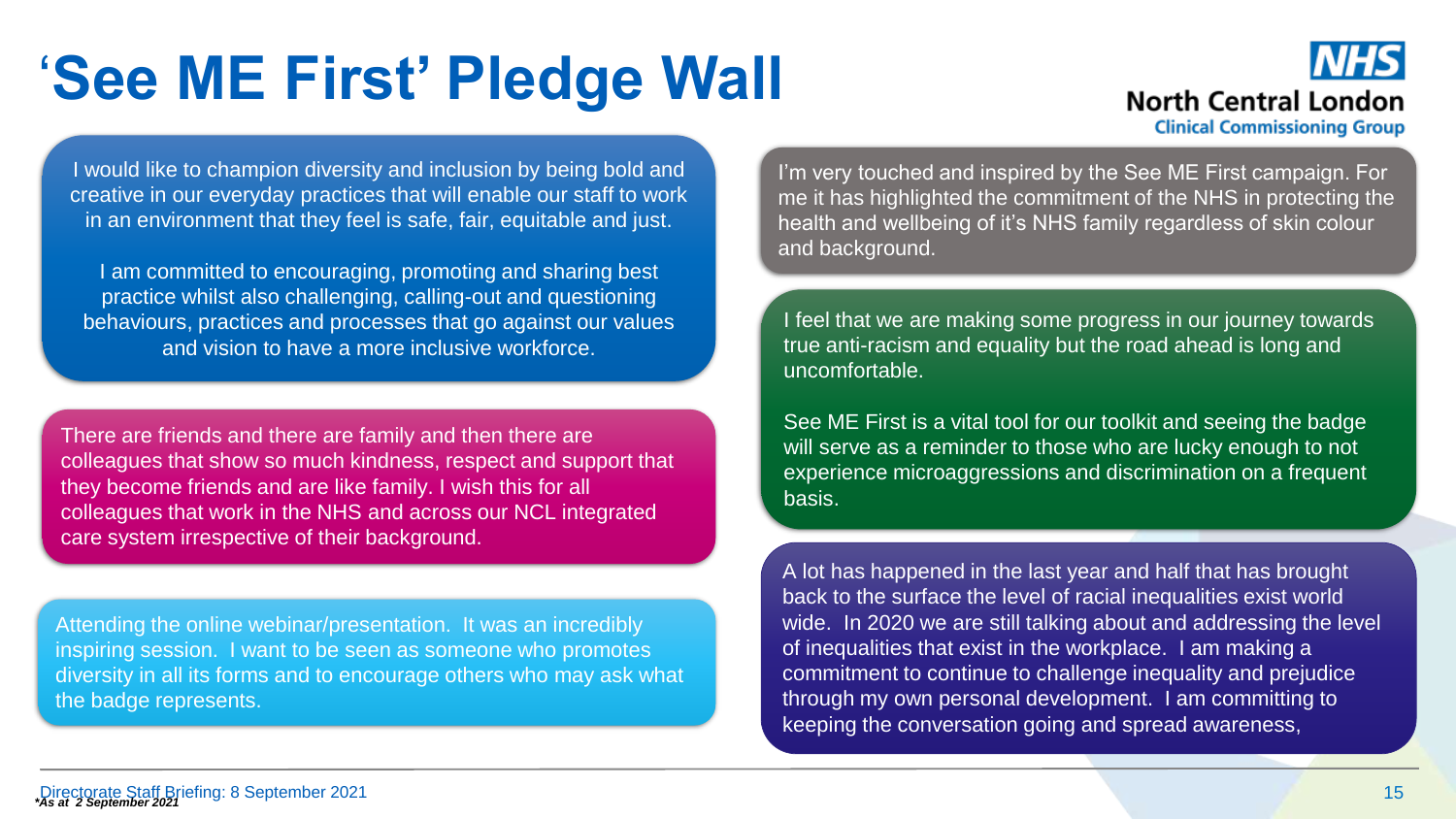### Ask EMT – next week



- The next Ask EMT drop-in session is taking place on Tuesday 14 September, 11.40am – 12.20pm.
- The MS Teams link for this session is available on the intranet: <https://intranet.northcentrallondonccg.nhs.uk/working/ask-emt.htm>
- These sessions are an opportunity to come along and speak directly to members of EMT.
- You're welcome to just come along just to ask your question(s) or stay and listen to other questions.
- As these are drop in sessions designed for those colleagues who have specific questions for EMT, calendar invites won't be circulated.
- If you'd like to attend, just [add the link](https://teams.microsoft.com/l/meetup-join/19%3ameeting_YjMwOWNiNTAtMWNhOC00MjhhLTkwMzAtZmFhNGVkMzM4NDc3%40thread.v2/0?context=%7b%22Tid%22%3a%2237c354b2-85b0-47f5-b222-07b48d774ee3%22%2c%22Oid%22%3a%22111a0b37-fb94-4749-8c45-bc83440c423f%22%7d) to your diary so you don't forget.
- We will also send a reminder about the session on the day.
- If you are unable to attend, you can also submit questions to EMT via the intranet here: <https://intranet.northcentrallondonccg.nhs.uk/working/ask-emt.htm>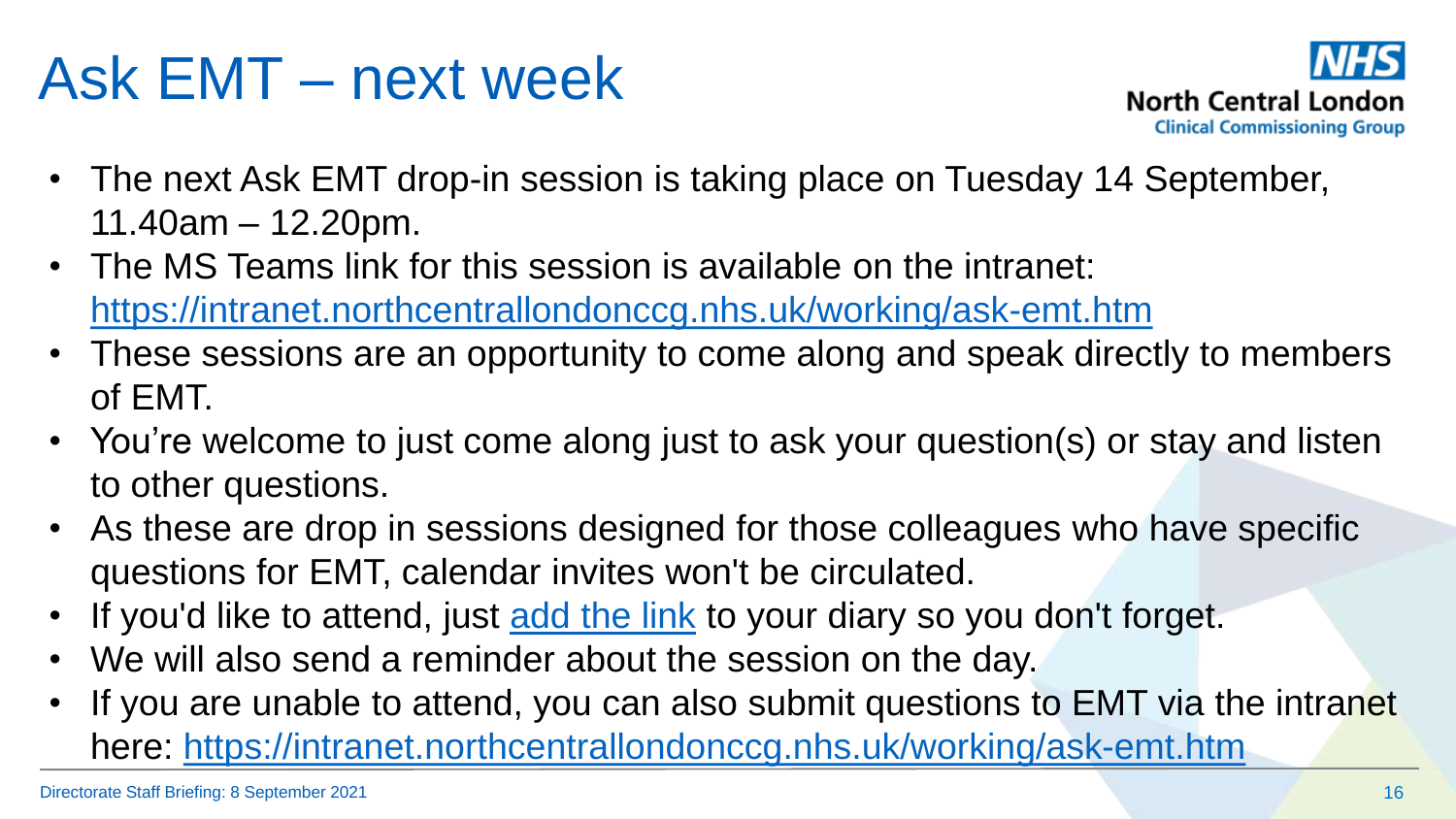## Mid-year pulse staff survey update



- A big thank you to everyone who completed our internal mid-year 'pulse' staff survey – we had 235 responses.
- The survey is now closed and we are analysing the results.
- We will share the results shortly in an upcoming briefing session, including any highlights and areas for improvement.
- We are also starting to prepare for the next national NHS staff survey which will be launched in October, with results published in early 2022.
- This whole NHS survey will allow us to see how we are progressing compared to other NHS organisations around the country.
- Further information will follow over the coming weeks.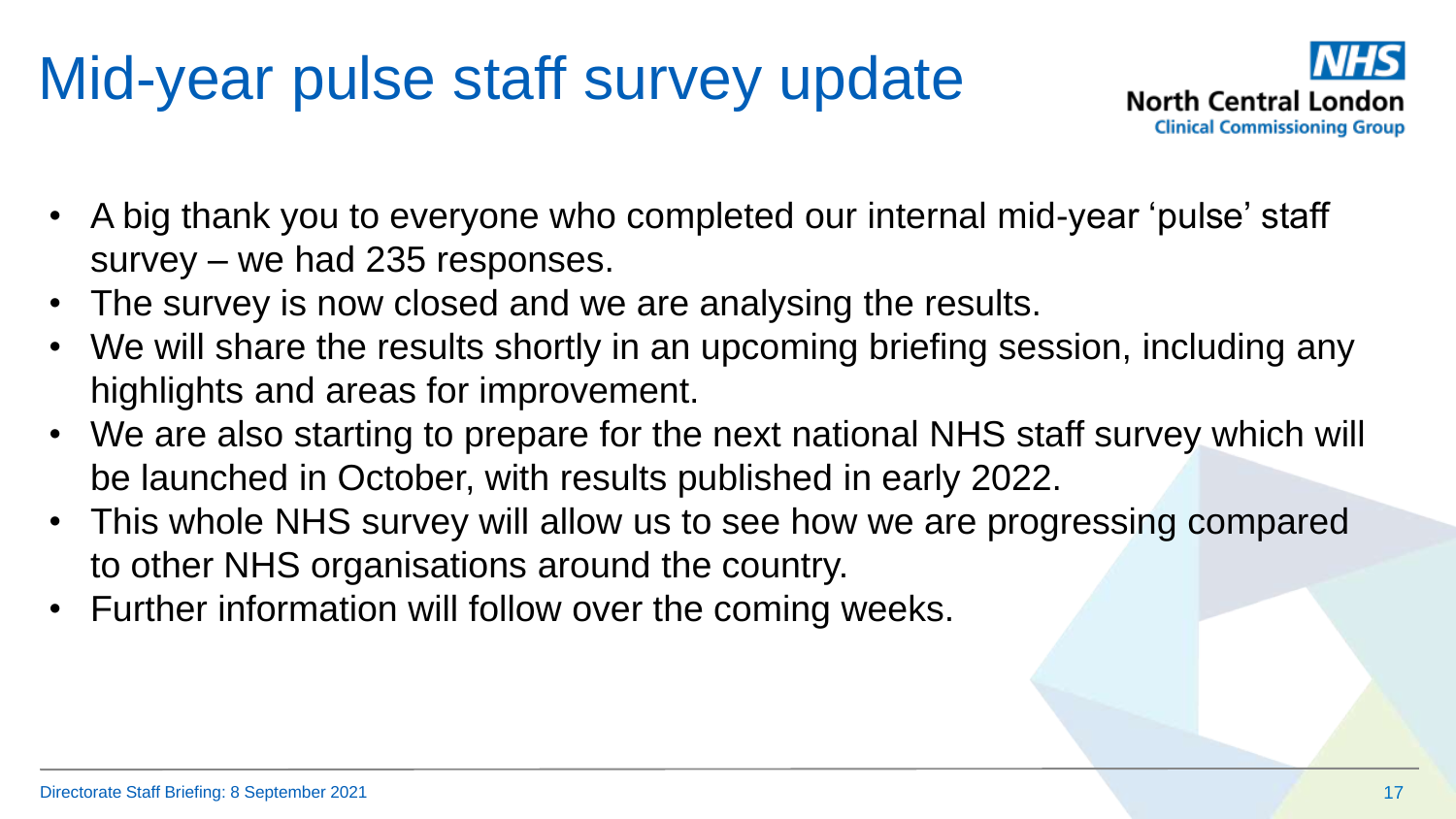# New Keeping Well NCL resources



- The Keeping Well NCL website houses a range of free resources to support the wellbeing of all health and care staff across NCL: [www.keepingwellncl.nhs.uk](http://www.keepingwellncl.nhs.uk/)
- Some new resources have been recently been added to the site, including:
	- A webinar on sleeping well, led by Dominic O'Ryan, a Clinical Psychologist, which offers hints and tips on how to get the most from night-time rest.
	- A podcast on managing 're-entry anxiety' which suggests strategies for coping with life now the majority of Covid restrictions have lifted.
- Other support available on the website includes:
	- 1-1 support with Psychological Wellbeing Practitioners through the live chat function.
	- A number of training modules, including on leadership, mental health and self care
	- Top tips, templates and ideas on how to have wellbeing conversations.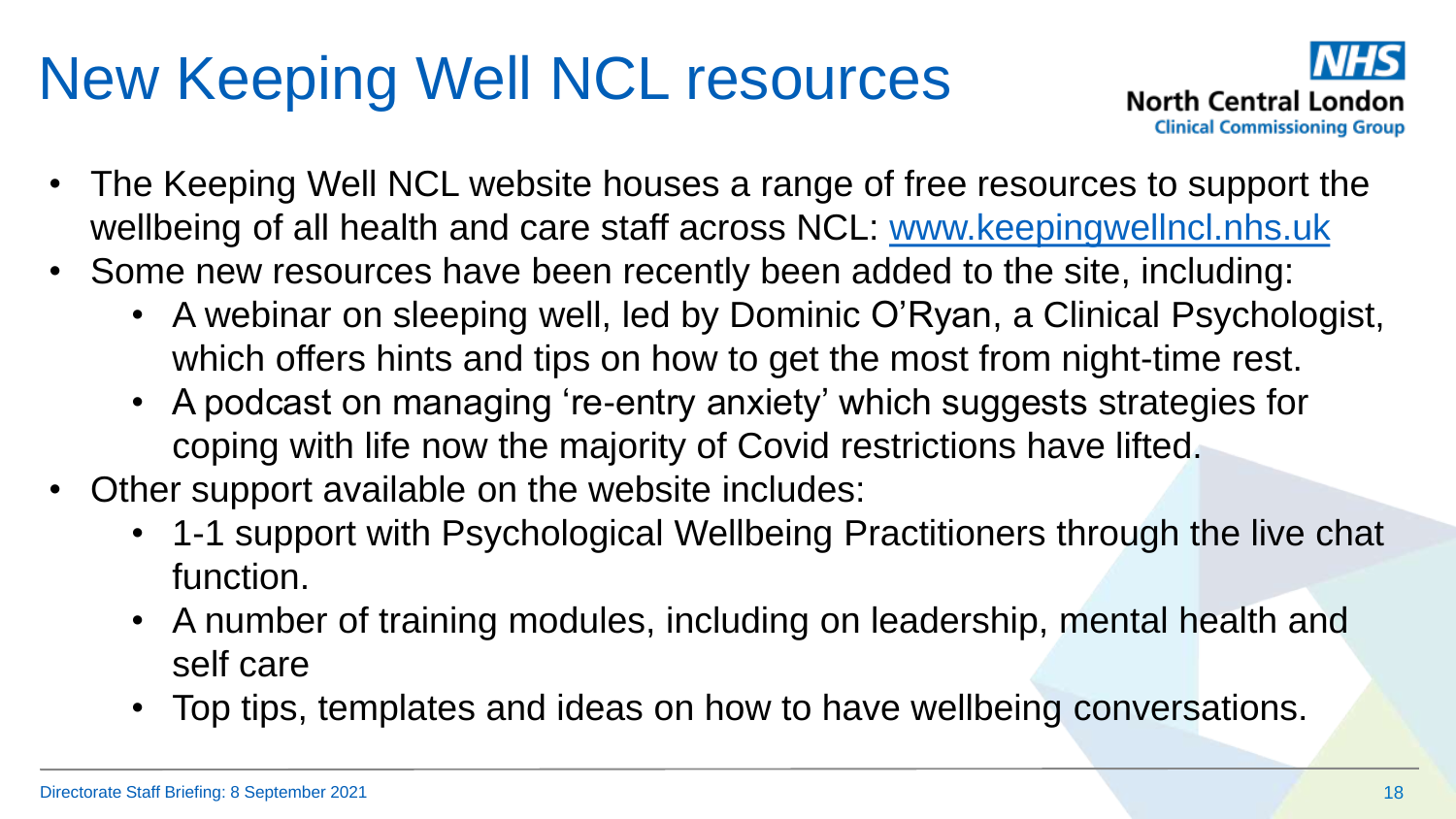## Some reminders and dates for your diaries



- Our new **NCL CCG switchboard number** has gone live (020 3816 3000) don't forget to update any letterheads or email signatures you have.
- We are relaunching our **rainbow lanyard campaign** to show our support to our LGBT+ colleagues and residents. Find out more [on the intranet](https://intranet.northcentrallondonccg.nhs.uk/ncl-news/returning-to-the-office-rainbow-lanyards/481687) and if you would like to order one, please email [nclccg.businessservices@nhs.net](mailto:nclccg.businessservices@nhs.net)
- **Pensions drop in clinic**  Tuesday 21 September book your spot.
- **LGBT+ awareness training**  Tuesday 21 September, 2 3.30pm a calendar invite has been sent to all staff. Please let [nclccg.communications@nhs.net](mailto:nclccg.communications@nhs.net) know if you haven't received it.
- **The CCG's Annual General Meeting**  is taking place virtually on 23 September, 2.30 – 3.45pm. Details are available [on our website](https://northcentrallondonccg.nhs.uk/news/north-central-london-ccg-annual-general-meeting-2020-2021-save-the-date-thursday-23-september-2021/) and all staff are welcome to attend.